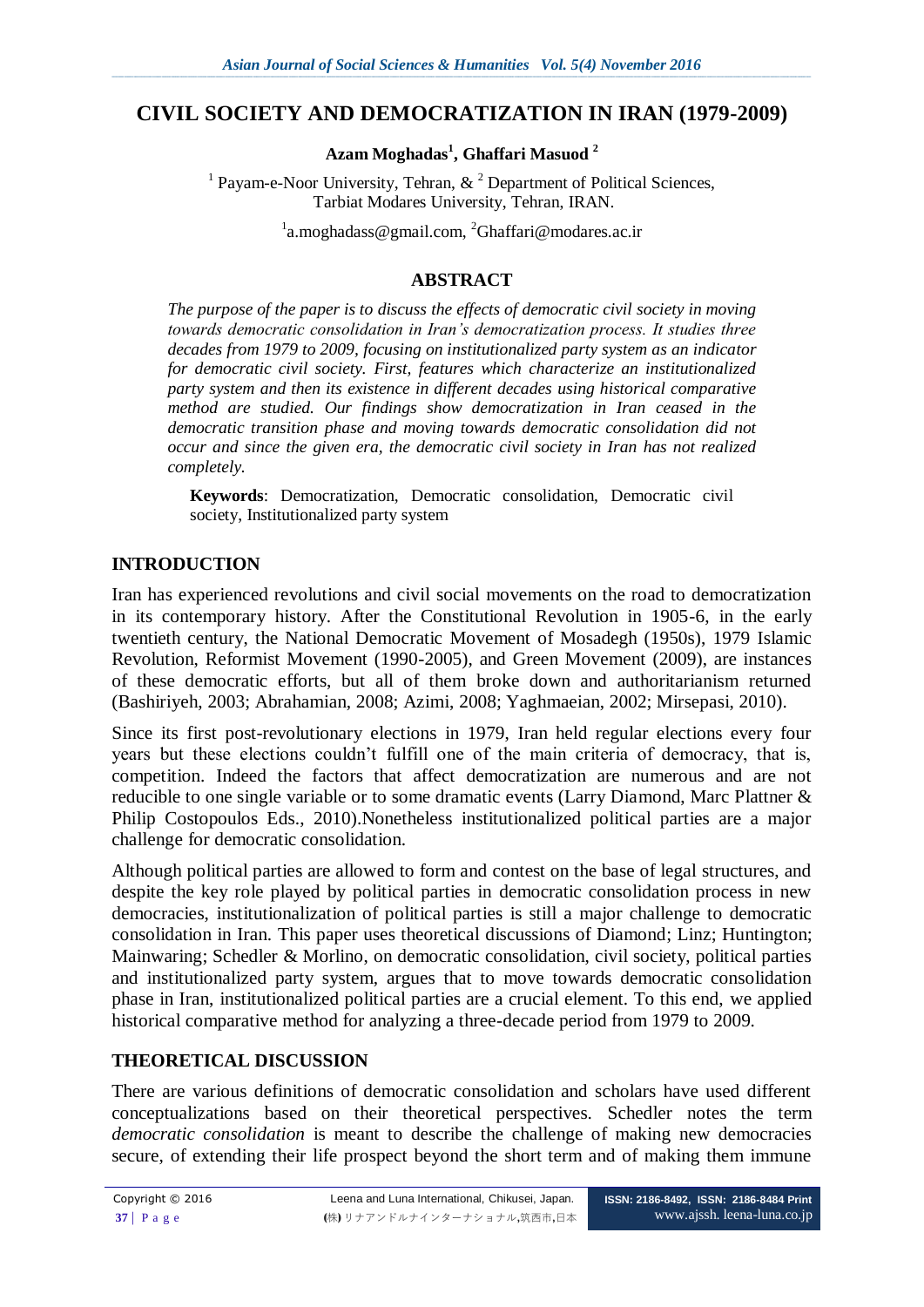against the threat of authoritarian regression [\(Schedler,](http://muse.jhu.edu/results?searchtype=regular&filtered_content=author&search_term=%22Andreas%20Schedler%22) 1998: 91). To Diamond, democratic consolidation means improving in the quality, depth and authenticity of democracy in its various dimensions: political competition, participation and representation, civil liberties and accountably (1995: 171). According to Linzin consolidated democracies, none of the main political actors (such as political parties, organized interests and institutions) have alternatives to democratic processes in order to achieve power. Thus no organization or political group can veto democratically elected decision makers. (Linz, 1978; 158). In such condition democracy would be 'the only game in town'.

Among social factors pivotal to democracy and its consolidation, civil society seems to be the most significant. Civil society has some democracy building functions and as Diamond asserts can facilitate moving towards the democratic consolidation (Diamond, 1997; 1999). However it must be considered that not all kinds of civil society contribute in transition to democratic consolidation phase of democratization process. Only a democratic civil society could be expected to do this. In such a civil society, organizations and structures are well institutionalized, have autonomy from state or their founders/leaders, are democratic in goals and methods, and practice on the basis of democratic principles of cooperation, participation, toleration, compromise, trust and deliberation (Tocqueville, 1835; Putnam, 1993; Diamond, 1997& Paxton, 2002). They shape public participation, generate a more democratic political culture, a high level of political knowledge, and civil skills, which is democratic political socialization. They also restrict conditions which promote non civilian-political actors (e.g. military and paramilitary) and activities in politics (Diamond & Gunther, 2001;Mainwaring 1998 & Morlino, 1995).

Among various types of organizations and associative activities, it seems that political parties have much potential to do these functions. We, on the basis of theoretical discussions that emphasizes on the role of civil society and its organizations in democratic consolidation, compare the three decades from 1979 to 2009 by looking at the institutionalized political parties as a criteria for democratic civil society in Iran. Qualities such as Stability in Patterns of Interparty Competition, Party Rootedness in Society, Legitimacy of Parties and Elections and The Strong Party Organization are considered in this study as signs for an institutionalized party system.

# **METHOD AND DATA**

Our research methodology is historical comparative. Focusing on presidential and parliamentary elections in Iran from 1979 to 2009, information and data about political parties' activities and their relationships with other forces, is gathered and applied in the comparison of three terms. Official websites like that of Ministry of Interior of Iran, political parties' sites and newspapers, and reference books about parties, in addition to results of some researches on public opinion<sup>ii</sup> are used as complementary data.

In the following section, parties and their activities in the given period of time are pore over according to available documents and reports in order to assess existence and impact of democratic civil society on the consolidation process.

# **POLITICAL PARTIES INSTITUTIONALIZATION IN IRAN**

Too many of scholars and observers there are no real political parties (according to its meaning in political literature) in Iran and we actually see factions' activities and quasi-party

<sup>&</sup>lt;u>.</u> <sup>1.</sup> For example Saeid Barzin (1998); Mohammad Reza Nazeri (2003) and Ezzatollah Nozari (2008).

ii. World Values Survey (1999-2004) - Iran 2000, World Values Survey (2005-2009) - Iran 2005.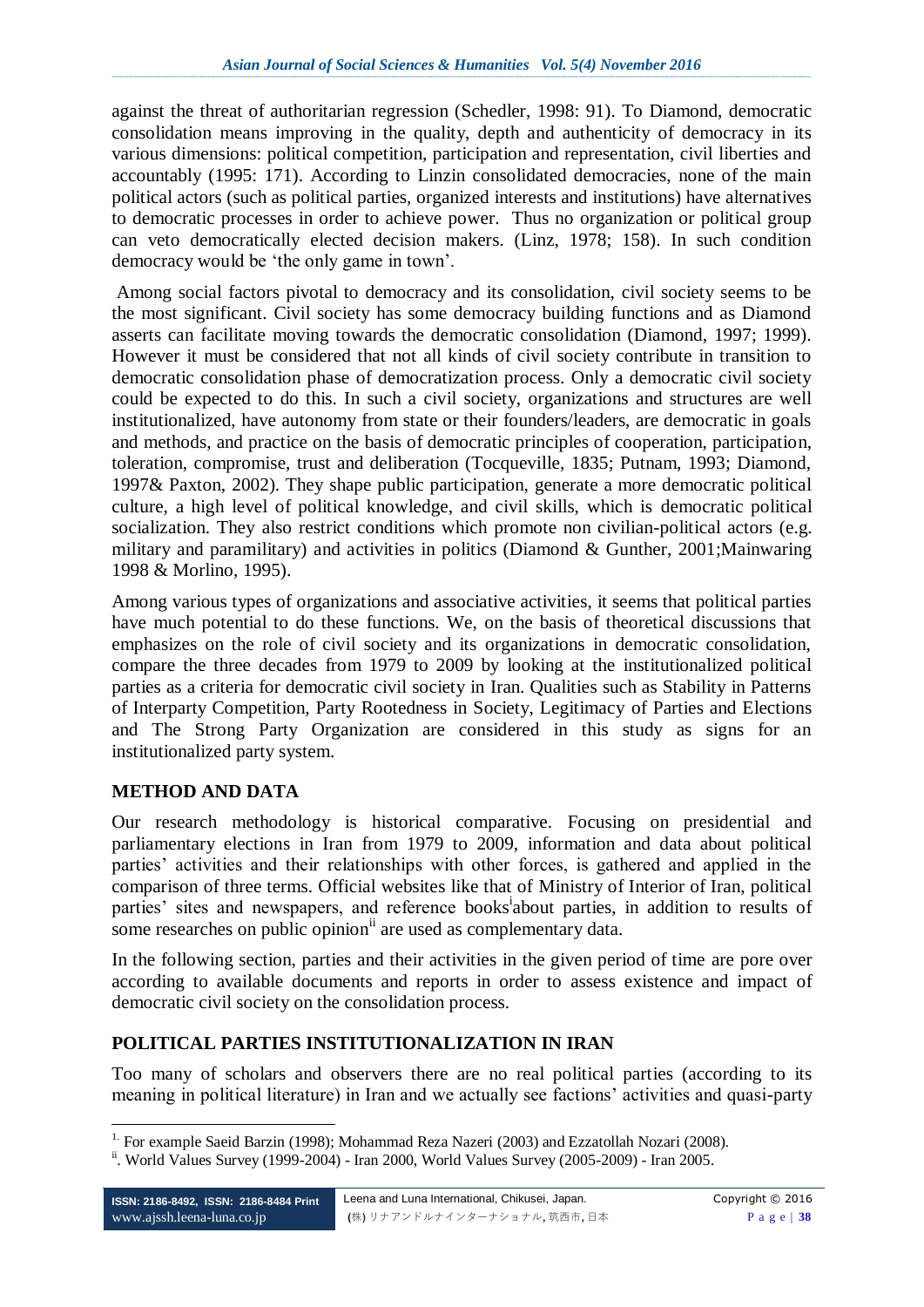organizations (Barzin, 1998; Zibakalam, 1999; Kamrava &Hassan-yari, 2004). Thus this institution is central to the study of how institutionalization indicators are realized.

### **STABILITY IN PATTERNS OF INTERPARTY COMPETITION**

As noted above, when speaking of patterns of interparty competition in Iran, in fact, we are speaking of the interaction between factions. According to this assumption, over the three decades, there has been a stable pattern between two main factions on the basis of circulation of power; however, with regard to the lack of significant change in faction's votes or position stability, there has been intense vacillation in their votes and members.

In early 1980s the executive and legislative branches belonged to the Left and in late 1980s to 1997, the right-wing had hold. Following a short period of being in power positionby Leftists, from 1997 to 2005, a turn in votes for the Right wing took place which led to mass protests followed by the Green Movement. (Delforouz, 2014: 19), these signs indicate the instability in competition and thereby weakness in institutionalization of parties.

#### **THE LEGITIMACY OF PARTIES AND ELECTIONS**

If we consider participation of different parties in electoral competition, admission of other parties and groups as legitimate competitors, recognition of elections as the main circumstance of attaining power in governmental institutions, confirmation of the election results and conceding defeat, very few examples are witnessed. Some measures could be effective in institutionalization in the first round of presidential elections (1979-1990), the first parliamentary elections (1980), the second (1990-2000), the fifth (1996) and the sixth round of parliamentary elections (2000), the sixth (1994), the seventh (1997) the eighth, the ninth (2000-2009), and the tenth round of presidential elections (2009).

In the absence of Guardian Council approval supervision on candidates and their competence for candidacy for a short period, in the first parliamentary elections after 1979 revolution, Iran witnessed a context in which various parties,including political and critic parties, were active as components of a strong civil society with democratic features. The situation got more and more restricted in the following periods.

In terms of interactions between parties and parties' rights to compete in elections as well as submission to election results, the sixth and seventh presidential and the fifth and sixth parliamentary elections are counted as important(Kaviani, 1999: 208).

Organizations and structures such as Guardian Council make the process of free elections arduous and impose strict limits on the competition process.

In addition to parties, the development of other areas of civil society, including the media, press, intellectual circles, political meetings, and the prosperity of social activities and civic engagement in this period led to an increasing optimism about democratic transition of Iran. Nonetheless this optimism didn't last long and these developments did not lead to irreversible changes in democratization process of this period and democratization in Iran In total.

In the  $8<sup>th</sup>$  presidential elections (2001), the number of active parties, opposition parties and political forces increased. Political campaigns between candidates and their fans and their competition showed a more coherent and systematic form. Furthermore party meetings, propagandistic films and videos, television debates, electoral trips, public opinion scurvies in sites and blogs and financial support all suggested a fertile ground for parties' activities. Despite these positive indicators, democratic civil society did not form over this decade (Poshe, 2009; Assayesh, 2010; Farahi, 2012 & Moghanizadeh, 2013).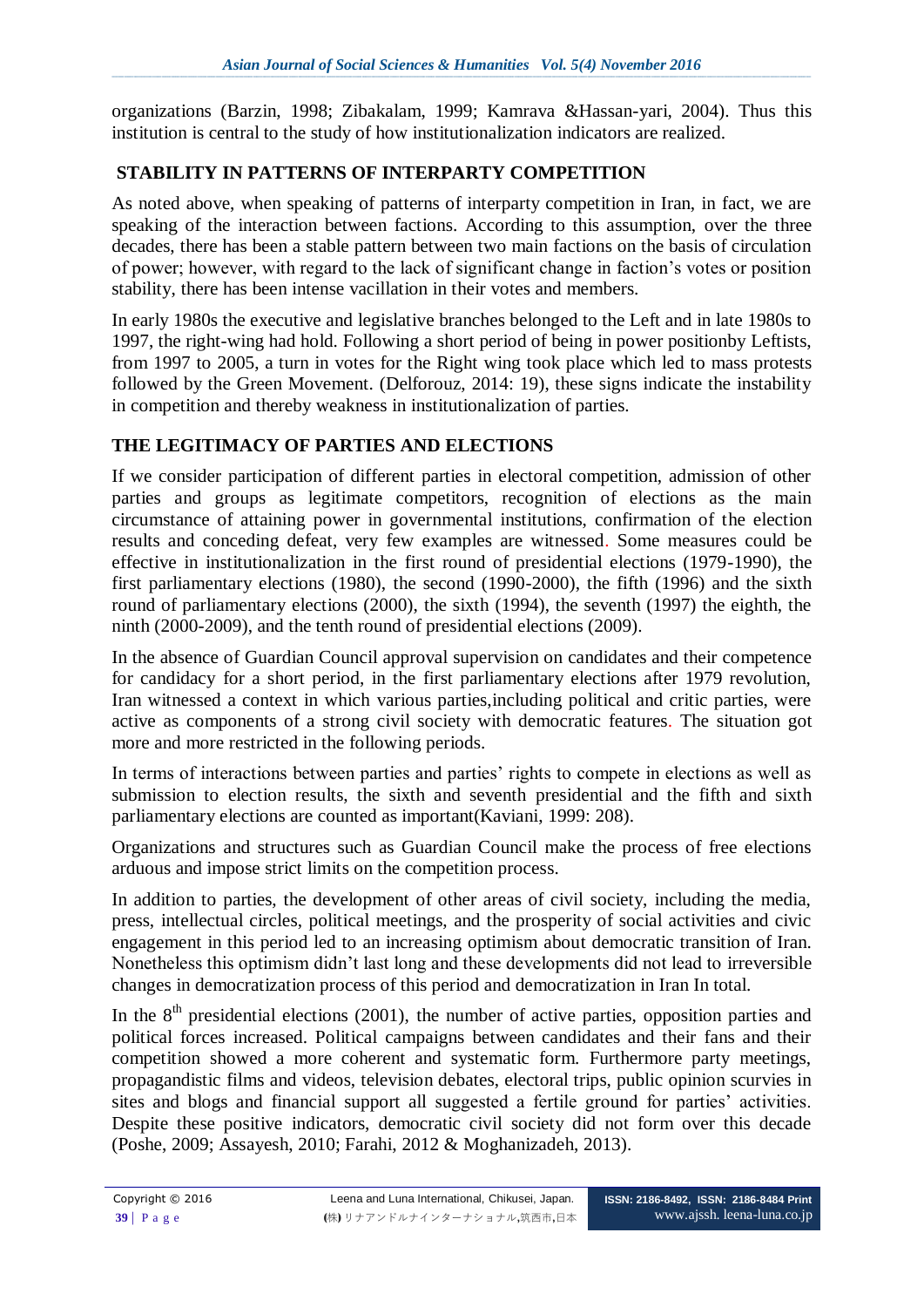#### **PARTY ROOTEDNESS IN SOCIETY**

If political parties succeed in winning the trust of citizens and establishing a viable relationship with them then it could be argued that political parties have social roots which help them to achieve institutionalization.

The lack of social roots keeps political parties unknown to people. This leads to a problematic situation in which it's difficult for citizens to distinguish between parties and determine whom they are representatives of. As a result, voting behavior changes from one election to another dramatically. Since people do not have sufficient information about political parties, they vote to individuals who nominate independently. Candidates resort to mass directly and as a result instability and weakness of political parties and populist behaviors and politics increases (Diamond & Gunther, 2001; Zittel & Fuchs, 2007; Mainwaring & Zoco, 2007).

The average of parties' life time and the continuity in parties' victories in elections show that save for some parties (e.g. Islamic Coalition Party: Mo'talefeh), other parties have not been successful in achieving this goal.

In Iran, although it seems that factions have rooted in society and between particular groups, it is said that the more traditional and religious groups tend to vote forthe Modern Right and more educated persons have a tendency towards the Left (Gheissari & Sananadaji, 2009; Khosrowkhavar 2009&Amini, 2010), but studying at the level of party membership or trust to parties, reveals that a great number of people have no sense of belonging to the parties and they may vote to candidates from different factions in two consecutive elections, or even vote to individuals from both factions in parliamentary elections in which more candidates must be elected. Indeed they vote for individuals rather than parties.

Also, candidates sometimes prefer to resort to their personal capacities to win the elections, and they campaign independently. For instance, Mahmoud Ahmadinejad (President of Iran from 2005 to 2009 and from 2009 to 2013) introduced himself as non-partisan, even antiparty and did not try to gain support of political parties. However he enjoyed the support of the Right faction and military/paramilitary forces and institutions (Amini, 2010: 122; Assayesh et.al, 2010&Delforouz, 2014: 23).

#### **STRONG PARTY ORGANIZATION**

The lack of deep social roots results in the absence or weakness of the other institutionalized party indicator which is organizational strength. In institutionalized parties, there are human and material resources, a large number of members who have received specialized training and other means that help parties function properly. In spite of the importance of party leaders, the interests of the party have priority over individual's interest (especially over that of the leader's). In fact a party is not created by the leader and it's not their absolute property. Sub-branches of a party and its dependent organizations expand everywhere widely; spread the ideology and platform of the party, do recruitment and gather financial resources for the party.

In Iran, apart from few exceptions like Tudeh (communist) party (Abrahamian, 1982)political parties suffer from the absence of organizational strength factors. Since there is not much trend to formal membership in political parties, they don't have many members, parties focus on organizing supporters and adherents, especially at election times, rather than organizing a powerful structure. The importance of persons, not party as a whole, determines parties' 'policies and decisions'. Therefore, political parties lose democratic structure and have no impact on spreading democratic values.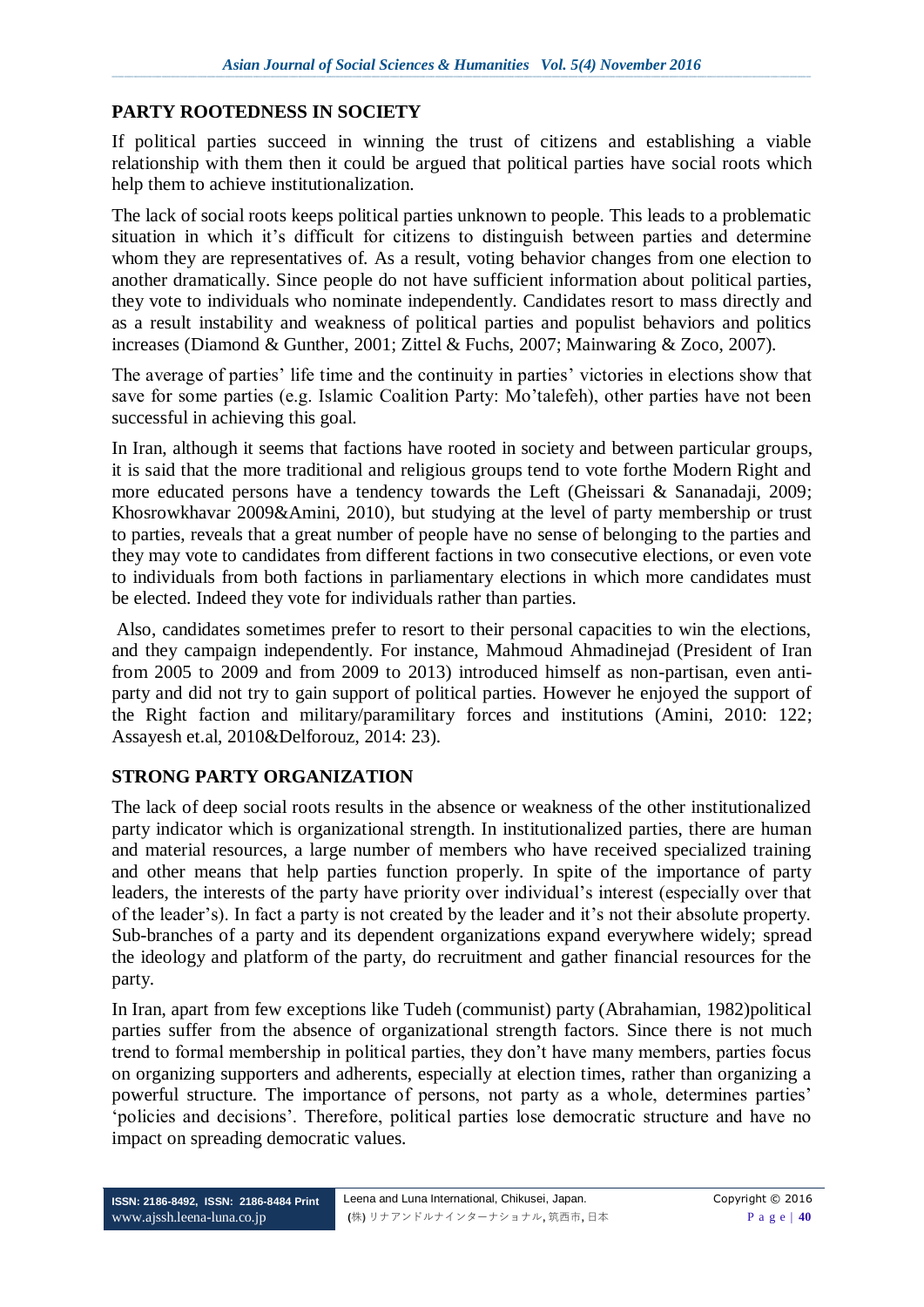On the other hand, low level of party membership deprives parties from more financial resources such as membership fees. Since partisan culture and degree of trust to parties are not in a desirable condition (World Values Survey 1999-2004-Iran 2000), they don't get enough financial support. (Harsij, 2001; Pishgahifard, 2003& Fazeli et.al, 2009). This is a major challenge for parties which brings about parties' dependence on governmental organizations.

If we consider that establishing active branches in different cities and towns, training and enjoying professional staff require financial sources,then very few parties in Iran have benefited from this feature. In this condition parties resort to influential personalities (e.g. relation between leading members of Executives of Construction of Iran, (kargozaran-e sazandegi), with time the President Hashemi Rafsanjani and Islamic Iran Participation Front, (Jebheye Mosharekate Iran-e Eslaami, main member's relation with president Khatami) or centers of wealth and power as well as public sources for providing their expenses, especially during elections and electoral campaigns. As a result, it is detrimental to independency of political parties and public trust to them, which in turn, reduces trends to party membership and partisan activities.

To sum up, it seems that the weakness of parties' institutionalization indicator in postrevolutionary Iran prevented a democratic civil society from forming. Thus far parties have had very little or no impact on democratic transition in Iran.

# **CONCLUSION**

Theoretically, a democratic civil society facilitates spreading of democratic values and principles such as tolerance, compromise, trust, collaboration and participation. It provides institutional and legal channels for civic and political activities, and therefore limits nonpolitical and non-civil actors' actions and behavior. Participation in civil society organizations, which are democratic in structure and attitude, bring about promotion of members' democratic skills and informs them on practice of democracy and its functions. In this way, the capacity of individuals for more moderate, peaceful and cooperative interactions increases. Political parties as powerful parts of civil society have significant contribution in producing these results if they are institutionalized and democratic in terms of their structure.

Practically, to eliminate problem of democratic transition and consolidation in Iran, a new approach to civil society must be considered. Neither political parties nor other parts of the civil society are strong enough to undertake the responsibility of crossing the transition zone. To this end, they must strengthen in a democratic way, without state pressure or of military and paramilitary interference and without legal limitations such as approval supervising by the Guardian Council which are the main obstacles to forming a civil society. In order to facilitate the transition to democratic consolidation with respect to national interests and integrity Iran today needs to establish and strengthen the institutions of civil society.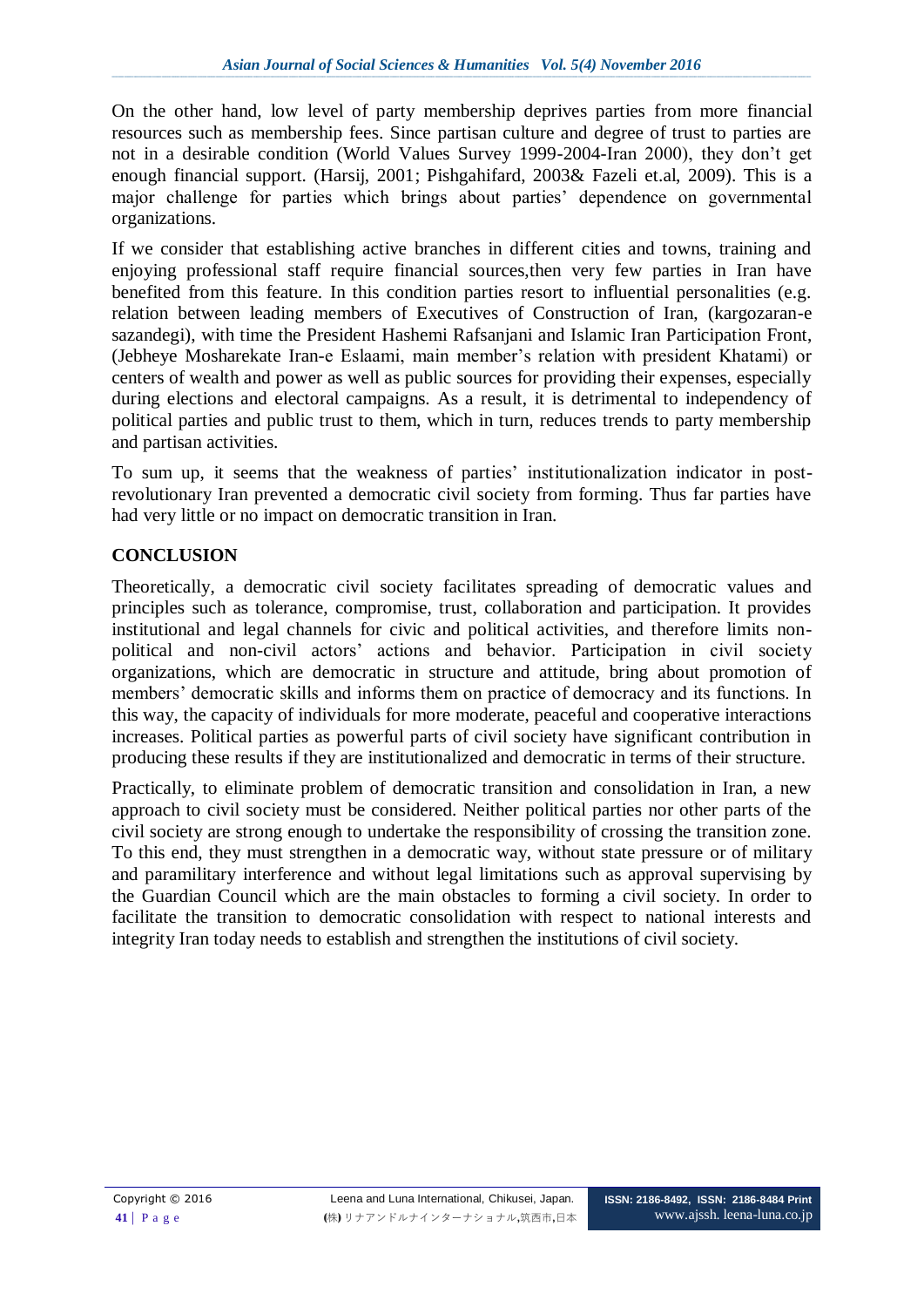#### **REFERENCE**

- [1]. Abrahamian, E. (1982). *Iran between two Revolutions,* N.J, Princeton: Princeton University Press.
- [2]. Abrahamian, E. (2008). *A History of Modern Iran*, New York, Cambridge University Press.
- [3]. Asayesh, H., &Adlina, Ab. H. et.al., (2010). Obstacles of Political Party Development in Iran, *Report and Opinion Journal, Vol. 2*(10), PP. 28-32.
- [4]. Azimi, F. (2008). *The Quest for Democracy in Iran: A Century of Struggle against Authoritarian Rule*, Harvard University Press.
- [5]. Barzin, S. (1998). *The Political Factions in Iran from 1980s to 1990s, Markaz Publication,* Tehran, Iran.
- [6]. Bashiriyeh, H. (2003). *Introduction to Political Sociology of Islamic Republic of Iran,* Negah-e-Moaser Publication, Tehran, Iran.
- [7]. Delforouz, M. T. (2014). *The indicators of desirable party system and current situation of parties in Islamic Republic of Iran, Parliament survey center*, Tehran, Iran.
- [8]. Diamond, L. (1977). *Civil Society and the Development of Democracy, Center for Advanced Study in the Social Sciences,* Madrid.
- [9]. Diamond, L. (1994). Rethinking Civil Society: Toward Democratic Consolidation, *Journal of Democracy, Vol. 5*(3), PP. 4.
- [10]. Diamond, L. et.al, (1997). *Consolidating the Third Wave Democracies*, Johns Hopkins University Press.
- [11]. Diamond, L. (1999). *Developing Democracy: Toward Consolidation,* Baltimore: Johns Hopkins University Press.
- [12]. Diamond, L., & Richard, G. (2001). *Political Parties and Democracy;* Johns Hopkins University Press.
- [13]. 13.Diamond, L., Marc, P., & Philip, C.(Eds.), (2010). *Debates on Democratization, Baltimore*, MD: John Hopkins University Press.
- [14]. Farhi, F. (2008). Iran's 2008 Majlis Elections: *The Game of Elite Competition, Middle East Brief, No. 29*, PP. 1-8.
- [15]. Fazeli, A. A., Ali, E., & Mahdi, N. (2009). Survey of Masses' Attitudes towards Political Parties in Iran, *Quarterly of Communicational Researches, Vol. 1*(57)(, PP. 135-155.
- [16]. Gheissari, A.,& Kaveh-Cyrus, S. (2009). *New Conservative Politics and Electoral Behavior in Iran, in Contemporary Iran: Economy, Society*, Politics/edited by Ali, Gheissari Oxford University Press, PP. 275-298.
- [17]. Harsij, H. (2001).The Rise and Fall of Parties' activities In Iran after Islamic Revolution, *Enghelab -e- Eslami Quarterly*, No. 7-8, PP. 25-26, Iran.
- [18]. Huntington, S.P. (1965) Political Development and Political Decay, *World Politics, Vol. 17,* No. 3, PP. 386- 430.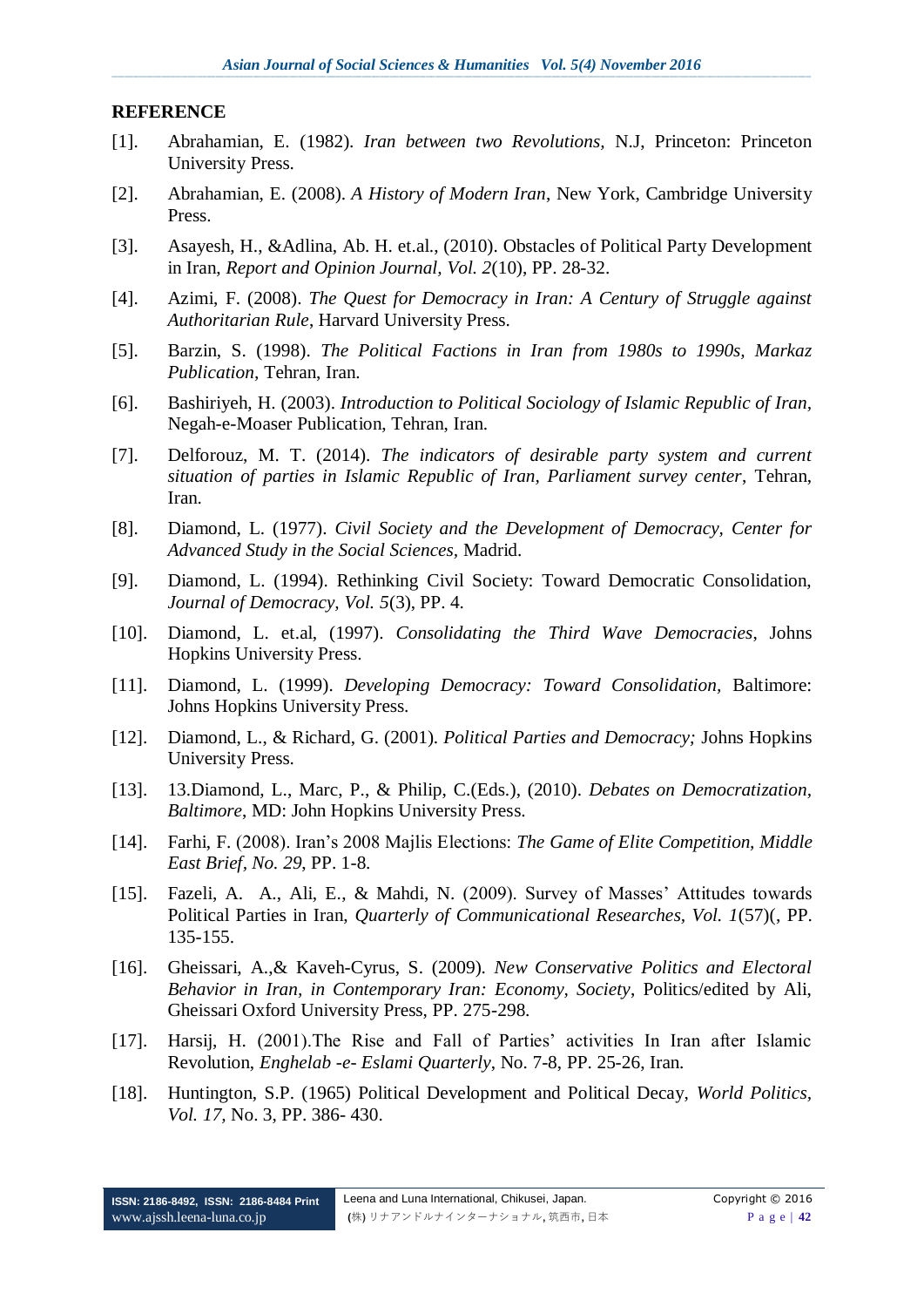- [19]. Kamrava, M. & Houshang, H.-Y. (2004). Suspended Equilibrium in Iran's Political System, *The Muslim World, Vol. 94*, PP. 495-524.
- [20]. Kavyani, h. (1999). *The Secret of a President's Victory, the confrontation of power sources in 7th presidential elections in Iran, Zekr Institution*, Tehran, Iran,
- [21]. Khosrowkhawar, F. (2006). '*The New Conservatives Take a Turn,*' Middle East Report, Winter, PP. 24-27.
- [22]. Linz, J. (1978). *The Breakdown of Democratic Regimes: Crisis, Breakdown, and Reequilibration*, Baltimore: Johns Hopkins University Press.
- [23]. Linz, J., & Alfred, S. (1998). "*Towards Consolidated Democracies" In The Changing Nature of Democracy edited by Takashi Inoguchi, Edward Newman, and John Keane*, PP. 48-67., Tokyo : United Nation University Press.
- [24]. Mainwaring, S., & Timothy, R. S. eds. (1995). *Building Democratic Institutions: Party Systems in Latin America,* Stanford University Press.
- [25]. Mainwaring, S. (1998).Rethinking Party Systems Theory in the Third Wave of Democratization, the Importance of Party System Institutionalization, [Kellogg](http://www.google.com/url?sa=t&rct=j&q=&esrc=s&source=web&cd=1&cad=rja&uact=8&ved=0CB4QFjAA&url=http%3A%2F%2Fkellogg.nd.edu%2F&ei=jG1vVdOgOe6N7AaMj4HADg&usg=AFQjCNE3Msb5H5MrFdgBNS3Rw6ckQ9eqjg&sig2=MMRp4DB7DGitGTmk7dSdAA&bvm=bv.94911696,d.ZGU)  [Institute for International Studies,](http://www.google.com/url?sa=t&rct=j&q=&esrc=s&source=web&cd=1&cad=rja&uact=8&ved=0CB4QFjAA&url=http%3A%2F%2Fkellogg.nd.edu%2F&ei=jG1vVdOgOe6N7AaMj4HADg&usg=AFQjCNE3Msb5H5MrFdgBNS3Rw6ckQ9eqjg&sig2=MMRp4DB7DGitGTmk7dSdAA&bvm=bv.94911696,d.ZGU) University of Notre Dame.
- [26]. Mainwaring, S., & Edurne, Z. (2007). *Political Sequences and the Stabilization of Interparty Competition: Electoral Volatility in Old and New Democracies*, available at http://ppq.sagepub.com/content/13/2/155
- [27]. Mirsepassi, A. (2010). *Democracy in modern Iran: Islam, Culture, and Political Change,* New York University Press.
- [28]. Moghanizadeh, S. (2013). *The Role of Social Media in Iran's Green Movement, Sweden*, University of Gothenburg.
- [29]. Morlino, L. (1995). *Political Parties and Democratic Consolidation in Southern Europe, In Richard Gunther, P. Nikiforos Diamandouros, & Hans-Jürgen Puhle; The Politics of Democratic Consolidation Southern Europe in Comparative Perspective,* Johns Hopkins University Press.
- [30]. Morlino, L. (1998). *Democracy between Consolidation and Crisis, Parties, Groups, and Citizens in Southern Europe*, Oxford University Press.
- [31]. Nazeri, M. R. (2003).*The certification of Iran's Political parties*, Persian Publication, Tehran, Iran.
- [32]. Nozari, E. (2008). *The History of Political Parties in Iran, from 2th Constitutional Parliament to 6th Islamic Revolution Parliament,* Navid-e-Shiraz Publication, Shiraz, Iran.
- [33]. Paxston, P. (2002). Social Capital and Democracy: An Interdependent Relationship, *American Sociological Review, Vol. 67,* No. 2, PP. 254-277.
- [34]. Rahimi, B. (2007). Iran: The 2006 Elections and the Making of Authoritarian *Democracy, Nebula,* 4, PP. 285-290.
- [35]. Posch, W. (2005). *Islamist Neo-Cons Take Power in Iran, Occasional Paper No.3,* Ljubljana Institute for Security Studies.
- [36]. Posch, W. (2009). *Prospects for Iran's 2009 Presidential Elections,* Middle East Institute Policy Brief, No. 24